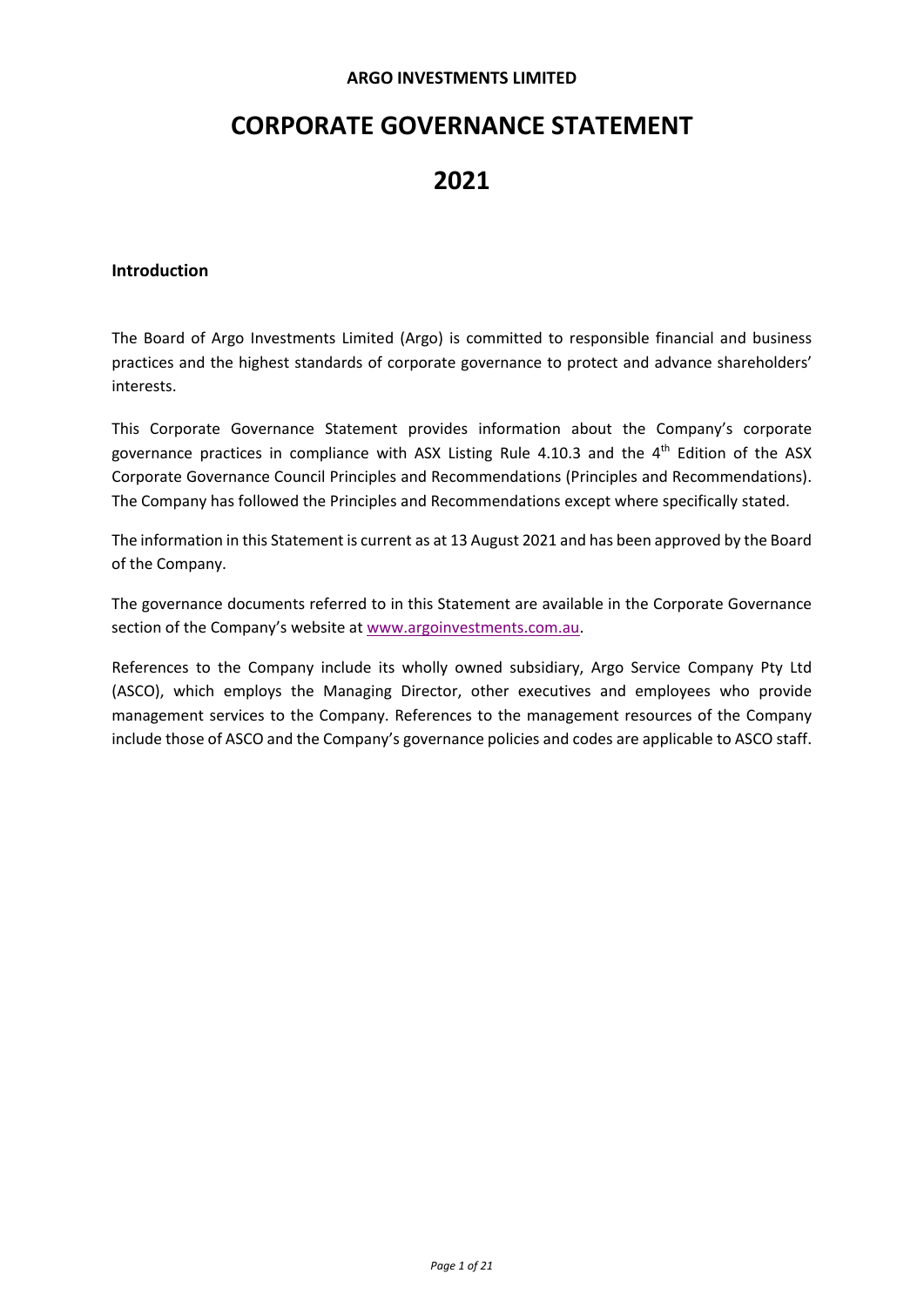# **Principle 1: Lay solid foundations for management and oversight**

# **1.1 Role and responsibilities of the Board**

The Board's role is to ensure the long-term prosperity of the Company by providing overall strategic guidance and effective oversight of management.

The Board Charter sets out the Board's responsibilities, which include:

### **Strategic matters**:

- setting the Company's purpose, its strategic direction and corporate objectives to maximise shareholder value;
- approving the strategic plan proposed by management; and
- approving any capital management, major expenditure or business acquisitions or disposals.

## **Delegation and supervision matters**:

- appointing, monitoring, assessing and terminating the services of the Managing Director;
- establishing investment authority limits for delegation to the Managing Director; and
- with the assistance of recommendations from the Audit & Risk Committee, approving halfyear and full year financial results and overseeing the Company's financial reporting and internal control systems.

### **Risk matters**:

- setting the Company's risk appetite;
- approving and monitoring appropriate levels of investment risk within the Company's portfolio; and
- with the assistance of recommendations from the Audit & Risk Committee, approving, maintaining and reviewing appropriate risk management and internal control systems to identify, assess, monitor and manage the Company's operational business risks.

### **Corporate governance matters**:

- approving the Company's Statement of Core Values and Code of Conduct to underpin desired ethical standards and culture;
- instilling the Company's core values and ethical standards;
- approving appropriate Company policies and the Corporate Governance Statement;
- establishing and reporting on diversity objectives;
- overseeing the Company's processes for disclosure and communications; and
- overseeing the Company's Whistleblower policy including providing a contact point for stakeholders to confidentially submit for investigation any serious complaint against the Company or its representatives.

### **Nomination and succession matters**:

- ensuring appropriate Board and management succession plans are in place;
- establishing procedures for the re-election of retiring Directors, having regard to the Company's tenure policy and the mix of skills, experience, expertise and diversity required by the Board; and
- where necessary, implement a process to identify suitable candidates for appointment to the Board.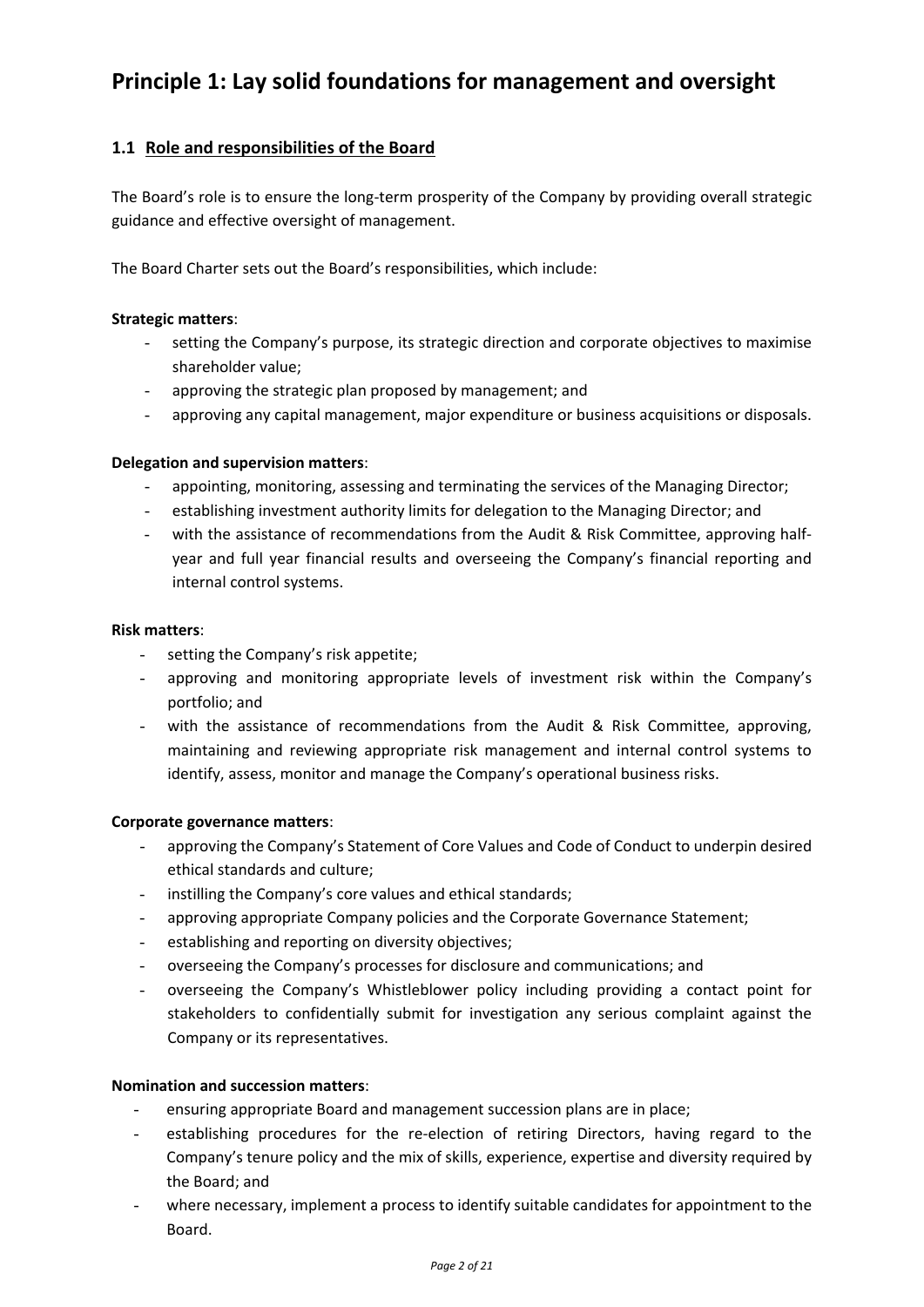### **Remuneration matters**:

- with the assistance of recommendations from the Remuneration Committee:
	- overseeing the remuneration framework for the Company, including ensuring it is aligned with its purpose, values, strategic objectives and risk appetite; and
	- setting the remuneration of the Managing Director and appropriate levels of Board, subsidiary company Board and Committee fees payable to Non-executive Directors within the limits approved by shareholders from time to time.

## **Delegation to Management**

Except for the matters expressly reserved for the Board under the Board Charter, the Board has delegated responsibility for managing and progressing the Company's day-to-day business to the Managing Director. The Managing Director operates within delegated authority limits approved by the Board and is accountable to the Board.

## **Delegation to Board Committees**

The Board has established the Audit & Risk Committee and the Remuneration Committee to assist it in performing its role. These Committees provide advice and recommendations to the Board. Further information on the scope of each Committee's authorities is available in the Audit & Risk Committee Charter and the Remuneration Committee Charter.

The Board Charter is available on the Company's website at: <https://www.argoinvestments.com.au/files/Board-Charter-June-21-approved.pdf>

## **1.2 Appointment and re-election of Directors**

Non-executive Directors are elected by shareholders and, in accordance with the Company's Constitution, no Director may hold office for a period longer than three years without standing for reelection by shareholders at the Annual General Meeting (AGM).

The Managing Director is an executive Director who is appointed by the Board and is not subject to election or re-election by shareholders.

The Company's appointment of new Non-executive Directors involves a formal selection process managed by the Board and assisted by external recruitment consultants when required. Appropriate reference and background checks are conducted in relation to shortlisted applicants prior to the Board making an offer to a preferred candidate. These enquiries include checking qualifications and experience, and screening for any bankruptcy or criminal convictions. Candidates are asked to provide details of their other commitments and an indication of the time involved. Directors appointed by the Board must stand for election by shareholders at the AGM following their appointment, in accordance with the Constitution.

The Board ensures that the Notice of Meeting, which is distributed to all shareholders prior to the AGM, includes all material information obtained by the Company to enable shareholders to make an informed decision as to election or re-election of a candidate, including biographical details, confirmation of background checks and the outcome of those checks (in the case of election), the term currently served (in the case of re-election), the candidate's other current or recent directorships, the candidate's independence or non-independence status, any material adverse information and a statement of the Board's support or otherwise for the election or re-election.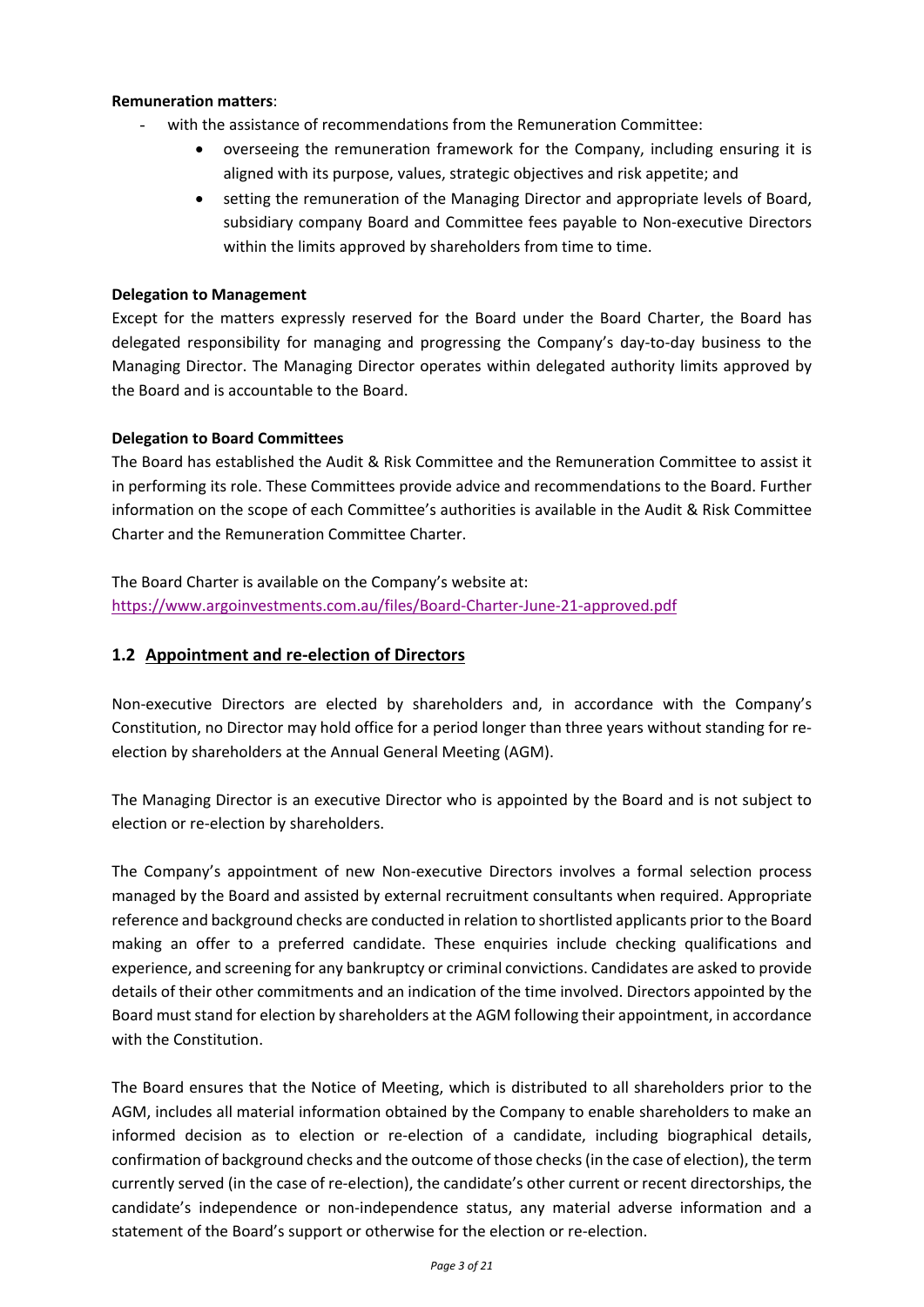The Board has adopted a tenure policy which limits the maximum tenure of office that any Nonexecutive Director may serve to 12 years. The Board may, on an exceptional basis, exercise discretion to support the nomination of a Director beyond the maximum term where it is considered beneficial to the Company for succession planning or other purposes.

The Board Composition, Selection and Appointment Policy is available on the Company's website at: [https://www.argoinvestments.com.au/files/Board-Composition-Selection-and-Appointment-Policy-](https://www.argoinvestments.com.au/files/Board-Composition-Selection-and-Appointment-Policy-ARG-approved-May21.pdf)[ARG-approved-May21.pdf](https://www.argoinvestments.com.au/files/Board-Composition-Selection-and-Appointment-Policy-ARG-approved-May21.pdf)

## **1.3 Director and senior executive employment agreements**

### **Non-executive Directors**

A letter of appointment and a deed of indemnity is provided to each incoming Non-executive Director. The letter sets out the terms of appointment, expectations and responsibilities of the role, remuneration, director independence requirements, links to key corporate policies, access to corporate resources and confidentiality requirements. Non-executive Directors are required to notify the Chairman before accepting a new role that could impact their time commitment to Argo or give rise to a conflict of interest. The letter also includes information as to the circumstances where a Director may seek independent professional advice at the expense of the Company.

Directors and officers of the Company are covered by insurance against certain liabilities they may incur in carrying out their duties for the Company, to the extent permissible by law.

#### **Senior executives**

The Managing Director and the other senior executives are employed by the Company pursuant to executive service contracts. The terms of the contracts include expected duties and responsibilities, reporting lines, remuneration, entitlements and termination conditions.

### **1.4 Company Secretary**

The Chief Operating Officer performs the role of Company Secretary. His duties include a broad range of management responsibilities in addition to the company secretariat function. The formal reporting line in relation to those management responsibilities is to the Managing Director. However, accountability on all matters of Board practices and governance is to the Board, through the Chairman. The Company Secretary is available to advise the Directors on the implementation, administration and function of corporate governance. The appointment and removal of the Company Secretary is decided by the Board.

The qualifications and experience of the Company Secretary are available in the Directors' Report within the 2021 Annual Report, which is available on the Company's website at: <https://www.argoinvestments.com.au/shareholder-centre/>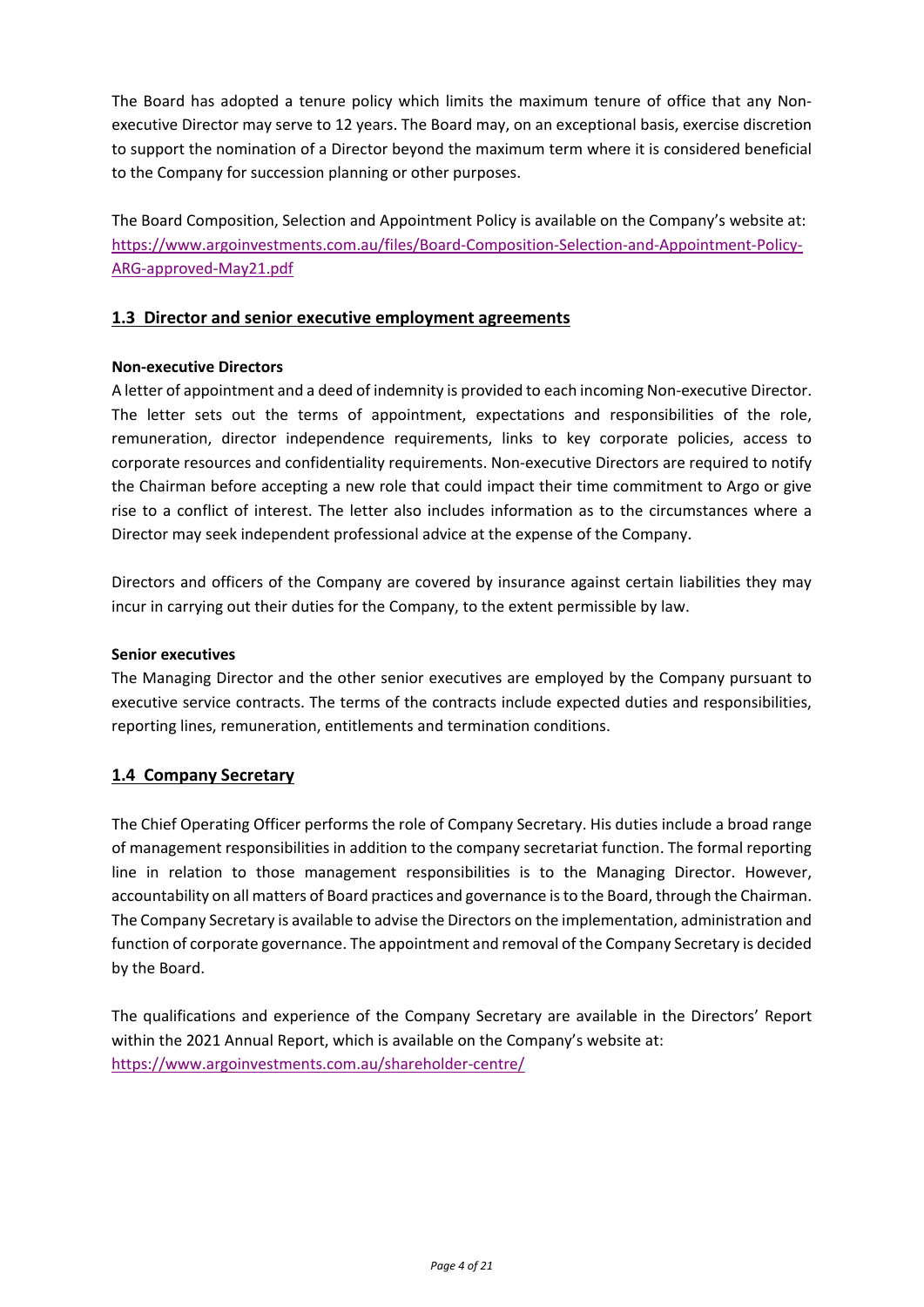# **1.5 Diversity**

The Company is committed to being an inclusive workplace that values and promotes diversity in terms of age, disability, gender, ethnicity and cultural background. The Company provides a working environment which is free from unlawful discrimination, harassment, bullying and victimisation. The Company recognises that a diverse range of perspectives within the workforce facilitates good decisions, business practices and ethical behaviour. The Company provides employees with equal access to career opportunities, training and benefits.

Due to the nature of the Company's business, only a small number of Directors, executives and employees are required to manage the Company's operations. The Company's proven employment practices have allowed a stable workforce to be maintained over the years with the result that staff turnover has been minimal. However, when recruitment is undertaken, a diverse range of candidates are considered, with the final selection based on merit.

The Board establishes measurable objectives annually for achieving gender diversity in the composition of its Board, senior executives and workforce generally. Management is responsible for designing, implementing and maintaining programs and initiatives to help achieve those objectives. Each year the Board reviews Argo's progress towards achieving its gender diversity objectives and the adequacy of its programs and initiatives.

The Company's objective for gender diversity is currently set at achieving a minimum of one-third representation of each gender at each level of the organisation.

| Level                     | Female | Male |
|---------------------------|--------|------|
| <b>Board of Directors</b> | 43%    | 57%  |
| Senior executive*         | 22%    | 78%  |
| Organisation overall      | 40%    | 60%  |

The current gender representation at various levels within the Company is as follows:

**\*** Senior executives are defined as executives who influence the management of the Company on a day-to-day basis and who report directly to the Managing Director.

The Diversity Policy is available on the Company's website at: <https://www.argoinvestments.com.au/files/Diversity-Policy-ARG-approved-May21.pdf>

## **1.6 Evaluation of Board performance**

A formal process of performance evaluation of the Board, its Committees and its individual Directors takes place every year. The Review may be conducted internally or by external consultants.

The internal process is as follows: The Chairman speaks individually with Directors to review their performance and each Director has the opportunity to raise any particular concerns or issues. In addition, an independent, Non-executive Director nominated by the Board speaks individually with the other Directors to review the Chairman's performance. During these reviews, the Chairman and Directors evaluate the performance of the Board as a whole. The process addresses all key aspects of the Board's operations. Once completed, the findings of the reviews are reported to the Board. Any recommendations for changes to the Board's operations are then developed and their implementation is overseen by the Chairman. The Committees of the Board follow similar procedures.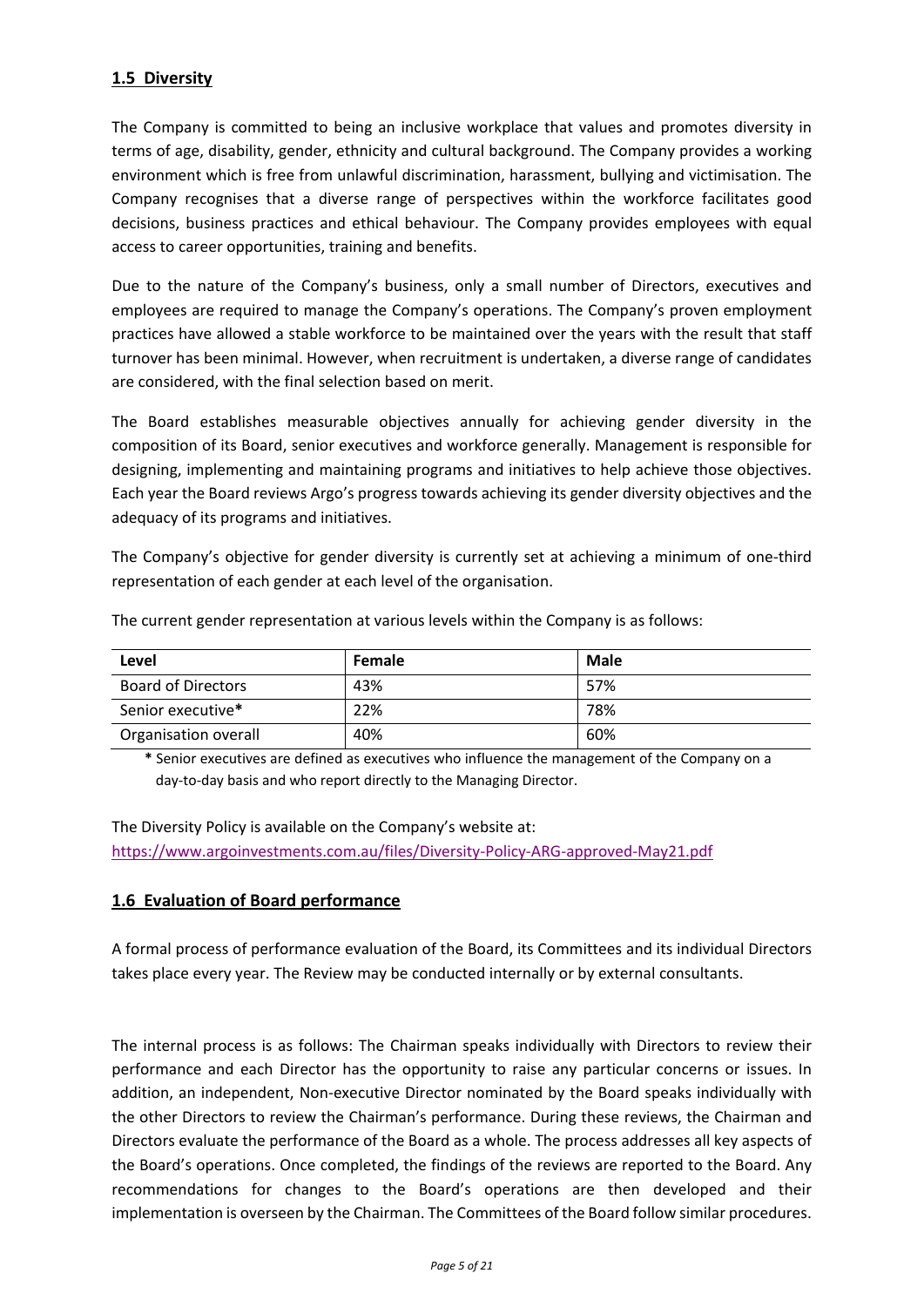This year's internal evaluation identified that the Board has performed well during the year and is operating effectively.

The Performance Evaluation and Remuneration Policy is available on the Company's website at: [https://www.argoinvestments.com.au/files/Performance-Evaluation-Remuneration-Policy-ARG](https://www.argoinvestments.com.au/files/Performance-Evaluation-Remuneration-Policy-ARG-approved-May21.pdf)[approved-May21.pdf](https://www.argoinvestments.com.au/files/Performance-Evaluation-Remuneration-Policy-ARG-approved-May21.pdf)

## **1.7 Evaluation of senior executive performance**

The Board reviews the performance of the Managing Director annually against agreed financial and non-financial performance measures, based on the level of achievement of a number of companylevel and individual performance hurdles. The Managing Director undertakes a similar annual review of the performance of the other senior executives, which is reviewed by the Remuneration Committee. The most recent performance reviews were conducted in July 2021 relating to the 2020/2021 financial year.

The Remuneration Report, which is in the Directors' Report within the 2021 Annual Report, is available on the Company's website at:

<https://www.argoinvestments.com.au/shareholder-centre/>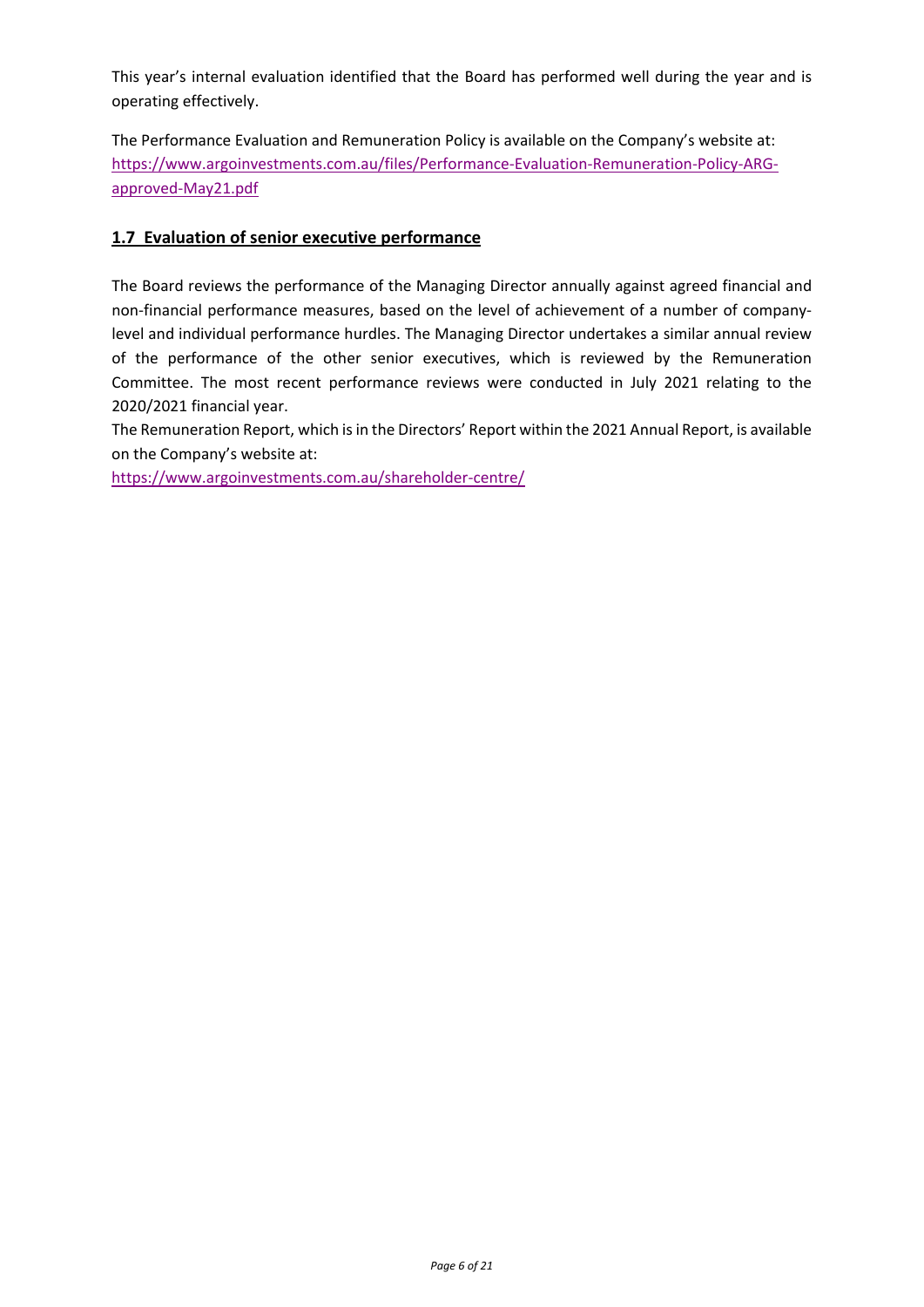# **Principle 2: Structure the Board to be effective and add value**

# **2.1 Nomination and renewal**

The Board has not appointed a Nomination Committee as it considers that all Directors should participate in nomination matters, including succession planning for the Board. This is a departure from the Principles and Recommendations but the Board places great importance on these matters and prefers not to delegate them to a committee. The Board is committed to an orderly process of renewal and discusses succession planning regularly.

The decision and process to appoint a new Director is overseen by the Chairman. The Board's current size, composition and succession planning requirements are taken into account. With reference to the Board's skills matrix (see below), any additional skills, qualifications or experience areas which are considered desirable are identified before commencing the candidate selection process.

The Board Composition, Selection and Appointment Policy is available on the Company's website at: [https://www.argoinvestments.com.au/files/Board-Composition-Selection-and-Appointment-Policy-](https://www.argoinvestments.com.au/files/Board-Composition-Selection-and-Appointment-Policy-ARG-approved-May21.pdf)[ARG-approved-May21.pdf](https://www.argoinvestments.com.au/files/Board-Composition-Selection-and-Appointment-Policy-ARG-approved-May21.pdf)

## **2.2 Board skills matrix**

Directors are selected in order that the Board as a collective possesses a wide range of skills, knowledge and experience which is sufficient and appropriate to steer the strategic direction of the Company, challenge management and discharge its obligations effectively.

To assist the Board to identify areas of focus and to ensure an appropriate and diverse mix of skills, experience and expertise, a Board Skills Matrix has been developed and is reviewed at least annually. It is an important tool, but not the only basis of criteria applying to Director appointments.

The following matrix summarises the key skills, qualifications and experience that Board members presently possess:

| <b>Skills or qualifications</b> | <b>Number of Directors</b><br>(out of a total of 7) |
|---------------------------------|-----------------------------------------------------|
| Accounting/Audit                | 4                                                   |
| Tax                             | 3                                                   |
| Legal                           | 1                                                   |
| Funds management                | 4                                                   |
| Governance/Compliance/Risk      |                                                     |
| Marketing/Advertising           | 1                                                   |
| HR/Remuneration                 | 5                                                   |
| Technology                      | $\mathfrak z$                                       |
| Medical/Science/Research        |                                                     |
| Government                      | 3                                                   |
| General management              | 7                                                   |
| International experience        |                                                     |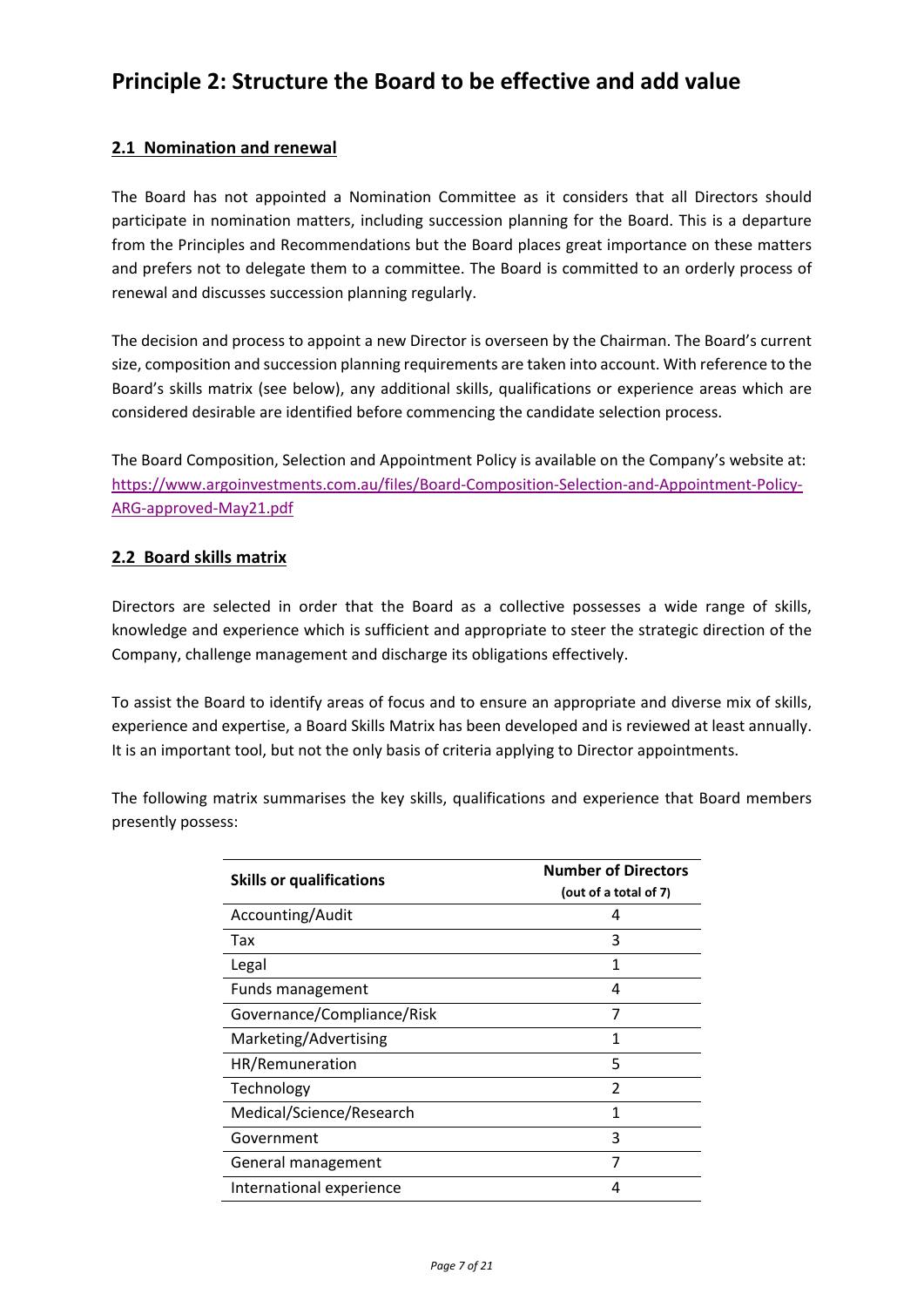In addition, due to the nature of the Company's investment activities, a matrix of the Directors' experience by industry is maintained. This industry experience is an important component of the investment process, as the analytical team can benefit from the Directors' insights into various investment sectors through their current or previous directorships, or past executive roles.

| Investment sector experience                 | <b>Number of Directors</b><br>(out of a total of 7) |
|----------------------------------------------|-----------------------------------------------------|
| Banking/Investment banking                   | 4                                                   |
| Insurance                                    | 2                                                   |
| Diversified Financials/Professional Services | 6                                                   |
| Resources/Mining/Energy/Agriculture          | 5                                                   |
| Industrial/Manufacturing/Transport/Logistics | 4                                                   |
| Property/Construction/Engineering            | 5                                                   |
| Telecommunications/Technology                | 1                                                   |
| Utilities/Infrastructure                     | 4                                                   |
| Retail                                       | 3                                                   |
| Media                                        | $\mathfrak{D}$                                      |
| Leisure/Gaming/Wagering                      | 3                                                   |
| Healthcare/Aged Care/Education               | $\mathfrak{p}$                                      |

The following matrix summarises the experience of Board members by investment sector:

The individual qualifications and experience of each of the Directors is outlined in the Directors' Report within the 2021 Annual Report, which is available on the Company's website at: <https://www.argoinvestments.com.au/shareholder-centre/>

## **2.3 Director independence**

The ability of directors to exercise independent judgement is a crucial feature of good corporate governance. Independent, non-executive directors are unfettered by management and free from any business or other relationship that could materially interfere with the independent exercise of their judgement.

The Board Charter sets out the Company's test for assessing Director independence. This test is consistent with Recommendation 2.3 of the Principles and Recommendations. It includes the disclosure of any material contract or relationship and extends to the interests of any family companies or close family members. For the purposes of assessing independence with respect to any commercial arrangements that a Director may have with the Company, a materiality threshold of \$100,000 per annum is used.

The independence status and length of service of each current Company Director is provided in the Directors' Report within the 2021 Annual Report, which is available on the Company's website at: <https://www.argoinvestments.com.au/shareholder-centre/>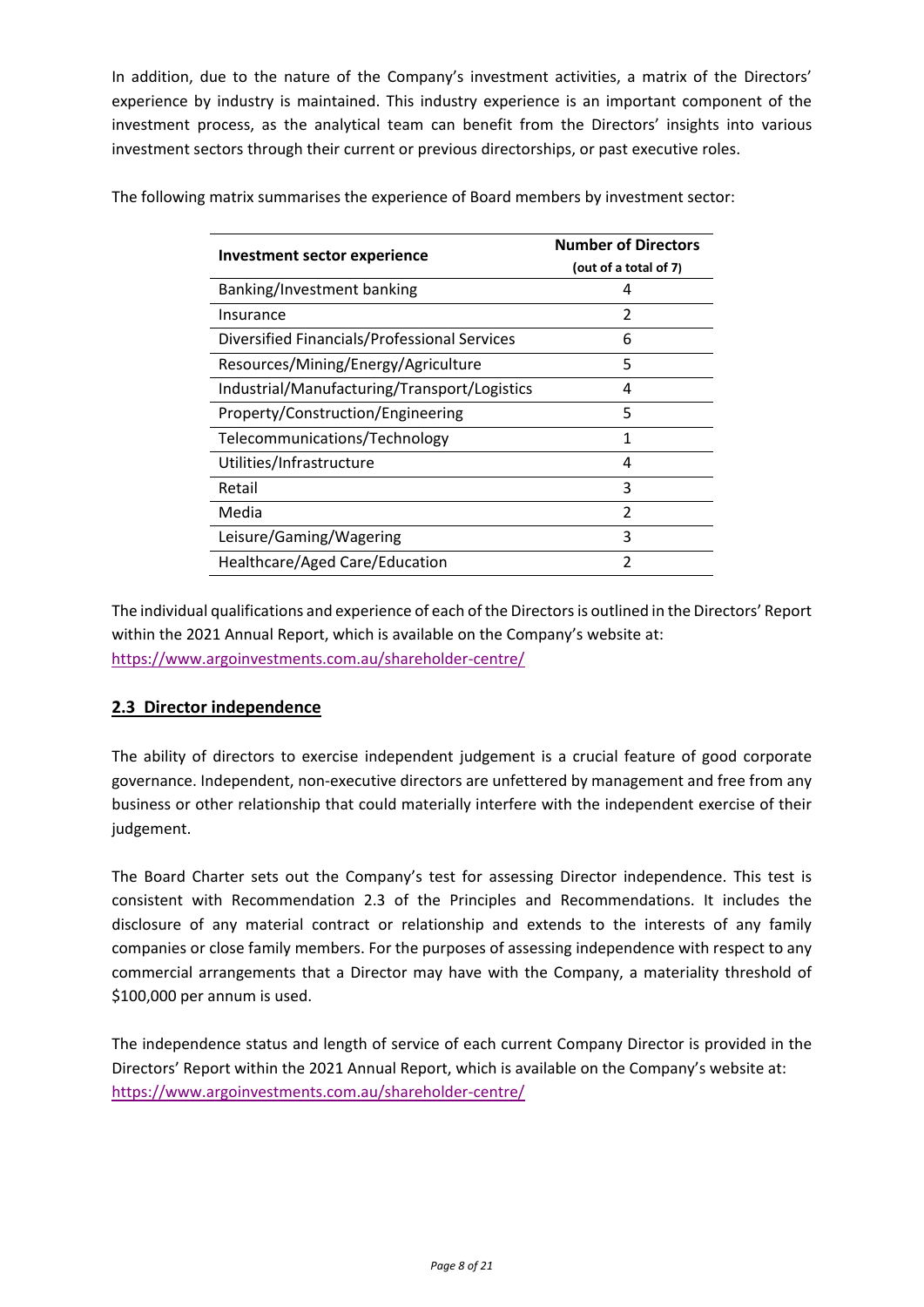# **2.4 Majority of independent Directors**

The Board Charter stipulates that the majority of Company Directors are to be independent and nonexecutive. The Chairman of the Board must be an independent director. The Board completes an assessment of the independence of each Director prior to their appointment and annually thereafter.

The Board currently comprises six independent, non-executive Directors and one non-independent executive Director, who is the Managing Director.

## **2.5 Chairman of the Board**

The Chairman, Mr Russell Higgins AO, is an independent, Non-executive Director.

The Chairman leads the Board and his responsibilities include:

- organisation and conduct of Board affairs;
- overseeing the provision of appropriate information to the Board;
- ensuring efficient and effective discussions at Board meetings;
- fostering a Board culture that encourages contribution and challenge in a constructive manner; and
- representing the Company to shareholders and the wider community.

## **2.6 Induction and professional development of Directors**

All new Directors participate in an induction program which involves the Chairman and senior management. The program includes briefings on the Company's strategy, organisational structure, corporate governance practices, risk management framework, culture, accounting policies and applicable codes, charters and policies regarding the required ethical conduct of Directors and employees.

The Board reviews annually its collective skills and qualifications and the Company provides appropriate professional development opportunities where required for Directors to develop and maintain the skills and knowledge needed to perform their roles effectively.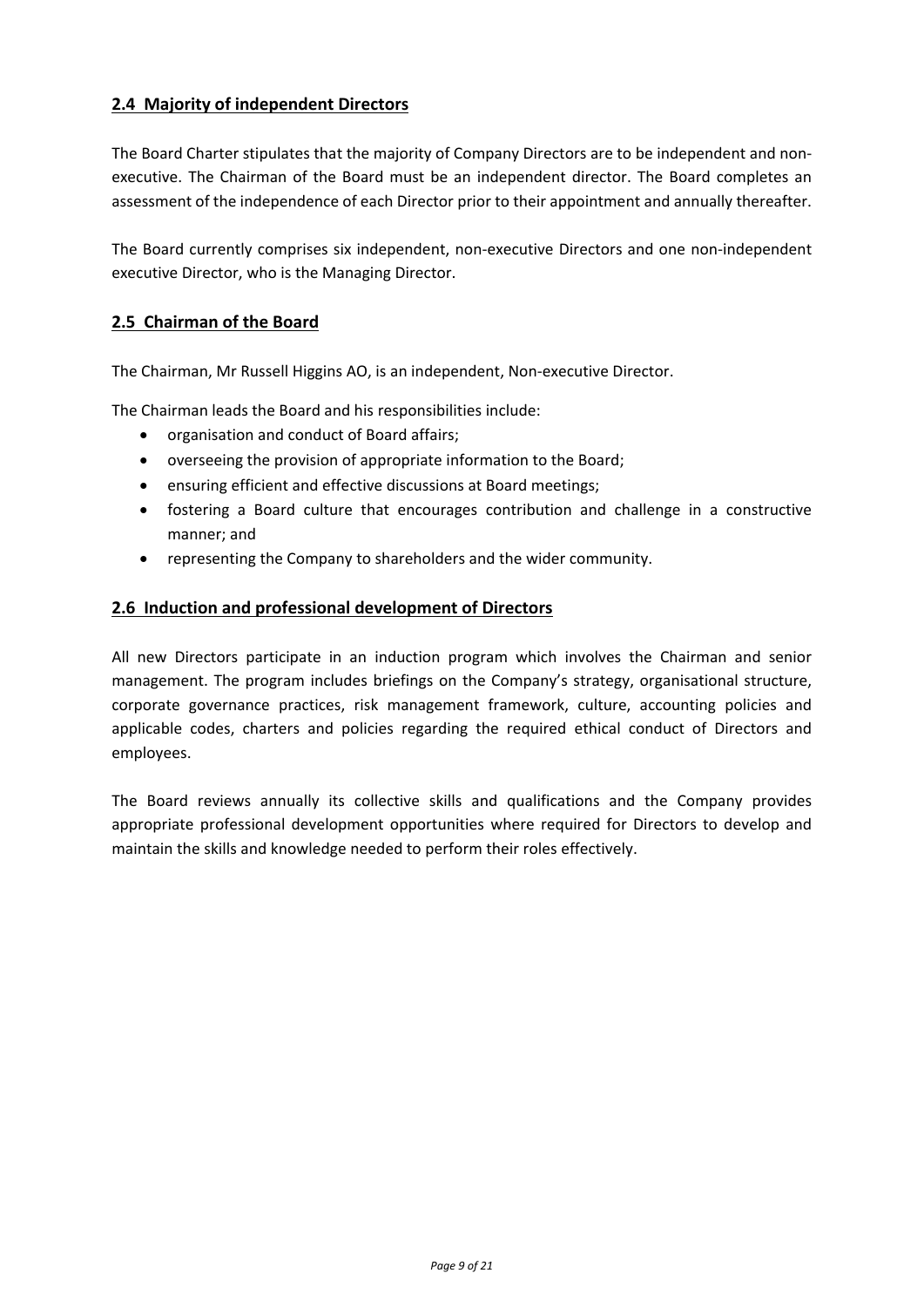# **Principle 3: Instil a culture of acting lawfully, ethically and responsibly**

# **3.1 Statement of Core Values**

The continued long-term success of Argo is dependent on it maintaining the trust, confidence and respect of its shareholders and the broader community. The Company's Statement of Core Values identifies Argo's core values which underpin its culture, Code of Conduct, business strategy, remuneration structure and general approach to its business dealings:

| Integrity                                         | <b>Stakeholder interests</b>                                                                                          |
|---------------------------------------------------|-----------------------------------------------------------------------------------------------------------------------|
| Acting honestly, diligently and with truthfulness | Dealing fairly, without prejudice and in the best<br>interests of shareholders having regard to other<br>stakeholders |
|                                                   |                                                                                                                       |
| <b>Professional excellence</b>                    | Compliance                                                                                                            |
| Striving to achieve strong individual and         | Abiding by the law and complying with Company                                                                         |
| Company performance through a commitment          | charters, codes and policies                                                                                          |

These core values are fostered within the Company to promote ethical and responsible behaviour at all levels.

The Statement of Core Values is available on the Company's website at: <https://www.argoinvestments.com.au/files/Statement-of-core-values-ARG-approved-May21.pdf>

## **3.2 Code of Conduct**

The reputation of the Company in the business world and broader community is of fundamental importance. The Company's Code of Conduct provides the framework which ensures that all Directors, executives and employees engage only in practices that ensure the highest standards of honesty and integrity.

The Board will be informed of any material breach of the Code of Conduct or any incident that calls into question the culture of the Company.

Due to the investment activities of the Company, the Securities Trading Policy (which regulates trading in the shares of the Company, any external listed investment company clients and other unrelated companies which may be held in the investment portfolio), is another key policy which all Directors and employees must commit to.

The Code of Conduct is available on the Company's website at: <https://www.argoinvestments.com.au/files/Code-of-Conduct-ARG-approved-May21.pdf>

The Securities Trading Policy is available on the Company's website at: <https://www.argoinvestments.com.au/files/Securities-Trading-Policy-ARG-approved-May21.pdf>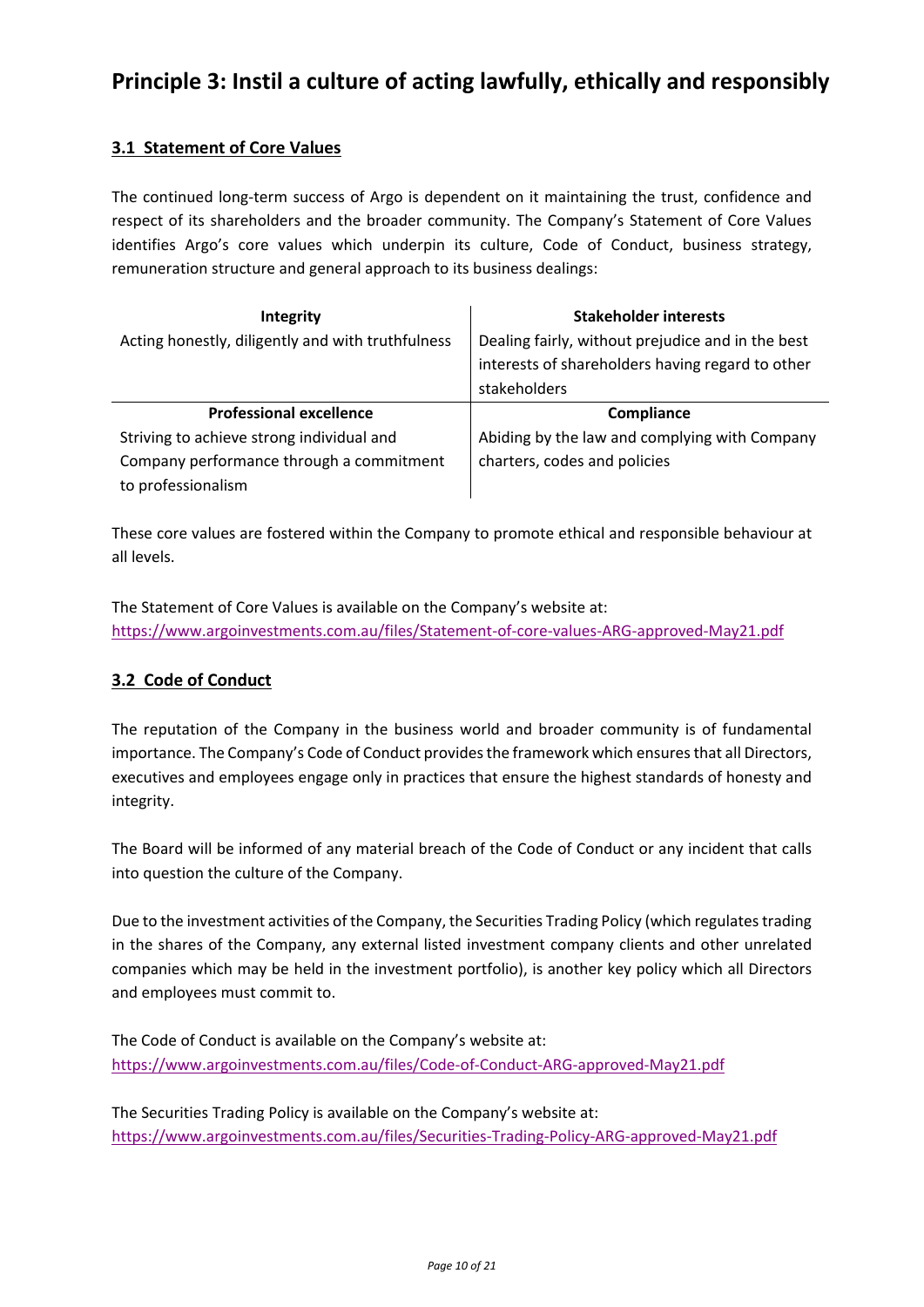# **3.3 Whistleblower Policy**

Argo's Whistleblower Policy allows stakeholders to confidentially submit for investigation any serious complaint against the Company or its representatives and provides protections for employees who do so. The Board will be informed of any material concern raised under the Policy or that calls into question the culture of the Company.

The Whistleblower Policy is available on the Company's website at: <https://www.argoinvestments.com.au/files/Whistleblower-policy-ARG-approved-May21.pdf>

## **3.4 Anti-bribery and Corruption Policy**

Argo's Anti-bribery and Corruption Policy prohibits bribes or other improper payments or benefits to public officials and involvement in private bribery such as kickbacks or secret commissions. It also provides guidance around the acceptance of gifts and hospitality.

The Board will be informed of any material breach of the Policy or any incident that calls into question the culture of the Company.

The Anti-bribery and Corruption Policy is available on the Company's website at: [https://www.argoinvestments.com.au/files/Anti-bribery-and-corruption-policy-ARG-approved-](https://www.argoinvestments.com.au/files/Anti-bribery-and-corruption-policy-ARG-approved-May21.pdf)[May21.pdf](https://www.argoinvestments.com.au/files/Anti-bribery-and-corruption-policy-ARG-approved-May21.pdf)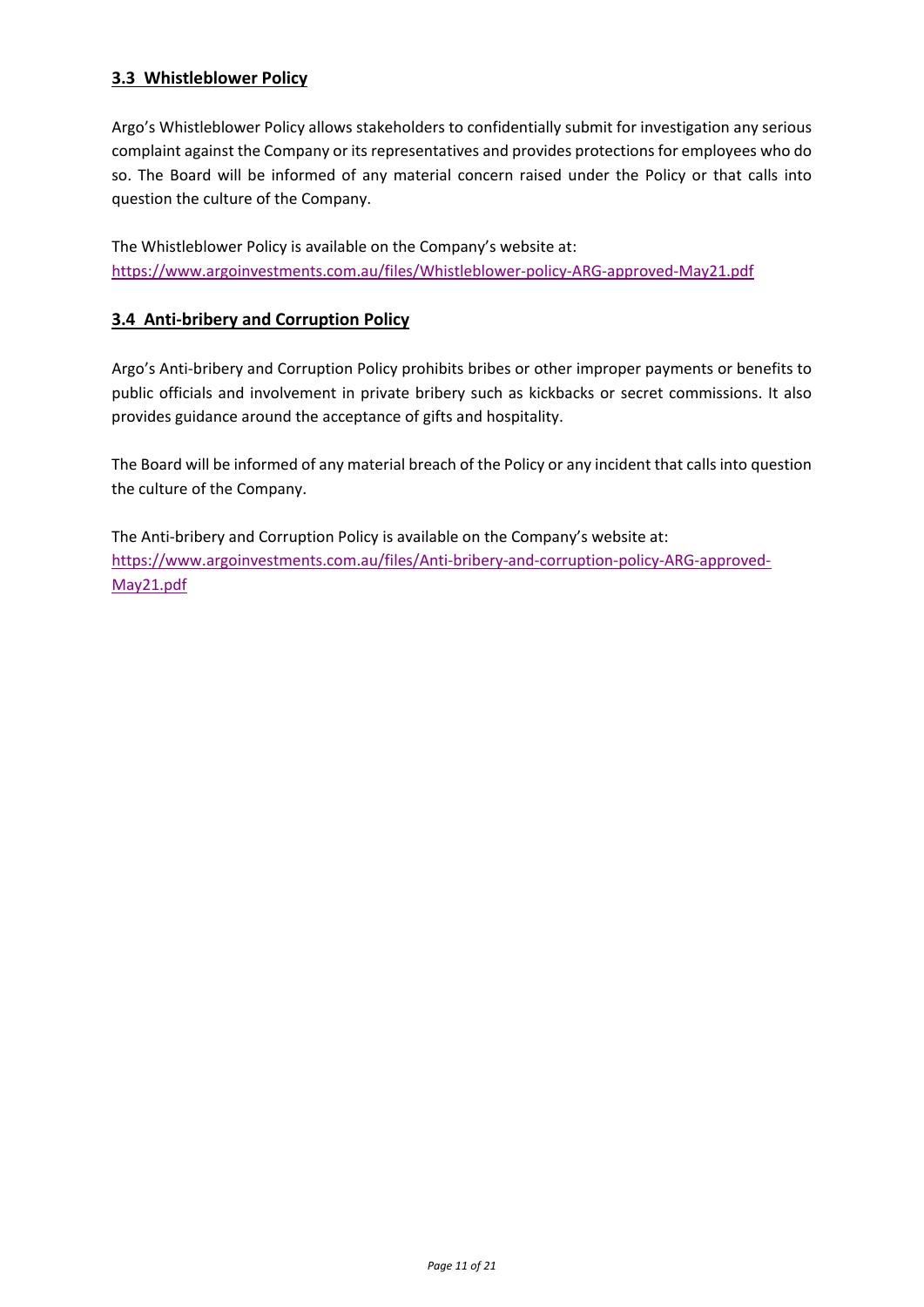# **Principle 4: Safeguard integrity of corporate reports**

# **4.1 Audit & Risk Committee**

The Audit & Risk Committee assists the Board in fulfilling its statutory and fiduciary obligations by providing independent and objective recommendations and assurance on the effectiveness of governance, operational risk management, financial reporting, internal control processes and the external audit.

The process for approval of the financial statements is reviewed and assessed by the Audit & Risk Committee each reporting period.

The external audit firm partner responsible for the Company audit attends Audit & Risk Committee meetings by invitation. The Committee formally reports to the Board after each of its meetings.

The Audit & Risk Committee comprises three independent, non-executive Directors. The Chair of the Audit & Risk Committee is an independent Director who is not also the Chair of the Board.

The experience and qualifications of each member of the Audit & Risk Committee, as well as their attendance at Audit & Risk Committee meetings during the year, is provided in the Directors' Report within the 2021 Annual Report, which is available on the Company's website at: <https://www.argoinvestments.com.au/shareholder-centre/>

The Audit & Risk Committee Charter is available on the Company's website at: <https://www.argoinvestments.com.au/files/Audit-Risk-Comm-Charter-June21-approved.pdf>

The Audit & Risk Committee is responsible for making recommendations to the Board in relation to auditor independence, audit partner rotation and the provision of non-audit services by the auditor. Currently, the Company's external audit is undertaken by PricewaterhouseCoopers (PwC) and the audit engagement partner is required to be changed at five-year intervals.

The External Auditor Policy is available on the Company's website at: <https://www.argoinvestments.com.au/files/External-Auditor-Policy-ARG-approved-May21.pdf>

## **4.2 Management declarations in financial reporting**

In accordance with Section 295A of the Corporations Act, the process for approval of the half-year and full year financial statements involves the Managing Director and the Chief Financial Officer declaring in writing to the Audit & Risk Committee and the Board that, in their opinion, the financial records of the Company have been properly maintained in accordance with the Corporations Act, and that the financial statements comply with the relevant accounting standards and give a true and fair view of the financial position and performance of the Company. Management's opinion must be based on a sound system of risk management and internal control which is operating effectively.

The financial reports are reviewed by the Audit & Risk Committee and the external auditor, and recommendations are made to the Board as to their adequacy prior to approval and public release.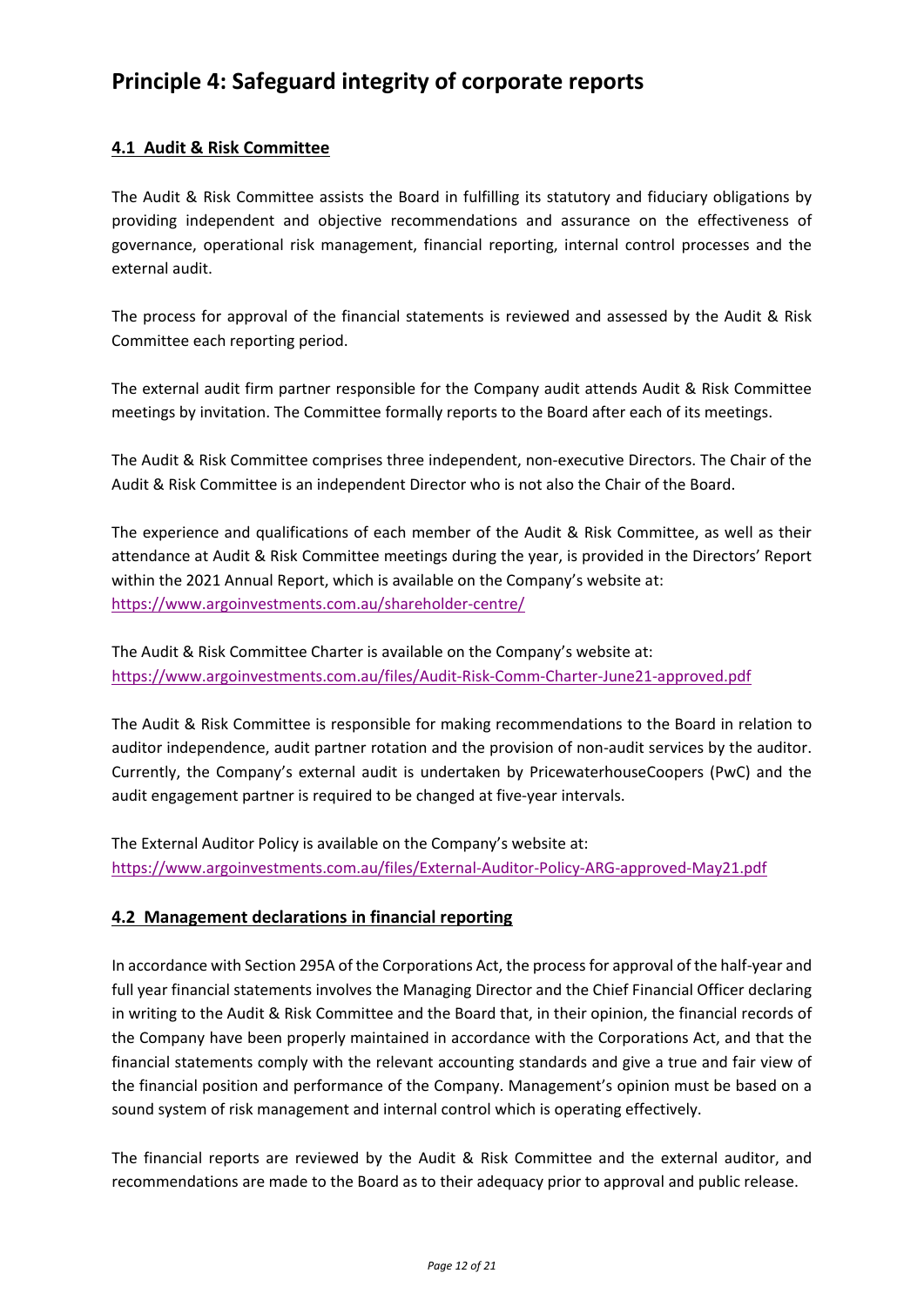# **4.3 Integrity of corporate reports**

## **Externally audited reports**

The financial report and remuneration report, both within the Directors' report are audited by PwC and an independent auditor's report is provided in the 2021 Annual Report.

The external auditor attends the AGM and is available to answer shareholder questions. Such questions may encompass the accounting policies adopted by the Company, the conduct of the audit or the independence of the auditor.

## **Non externally audited reports**

The Company undertakes a rigorous validation process using internal and external resources to check and verify information disclosed to the market to ensure that its annual Directors' report and any other periodic reports are consistent, accurate and balanced and provide investors with appropriate information to make informed investment decisions. Management strives to ensure that information disclosed is expressed in a simple and understandable form.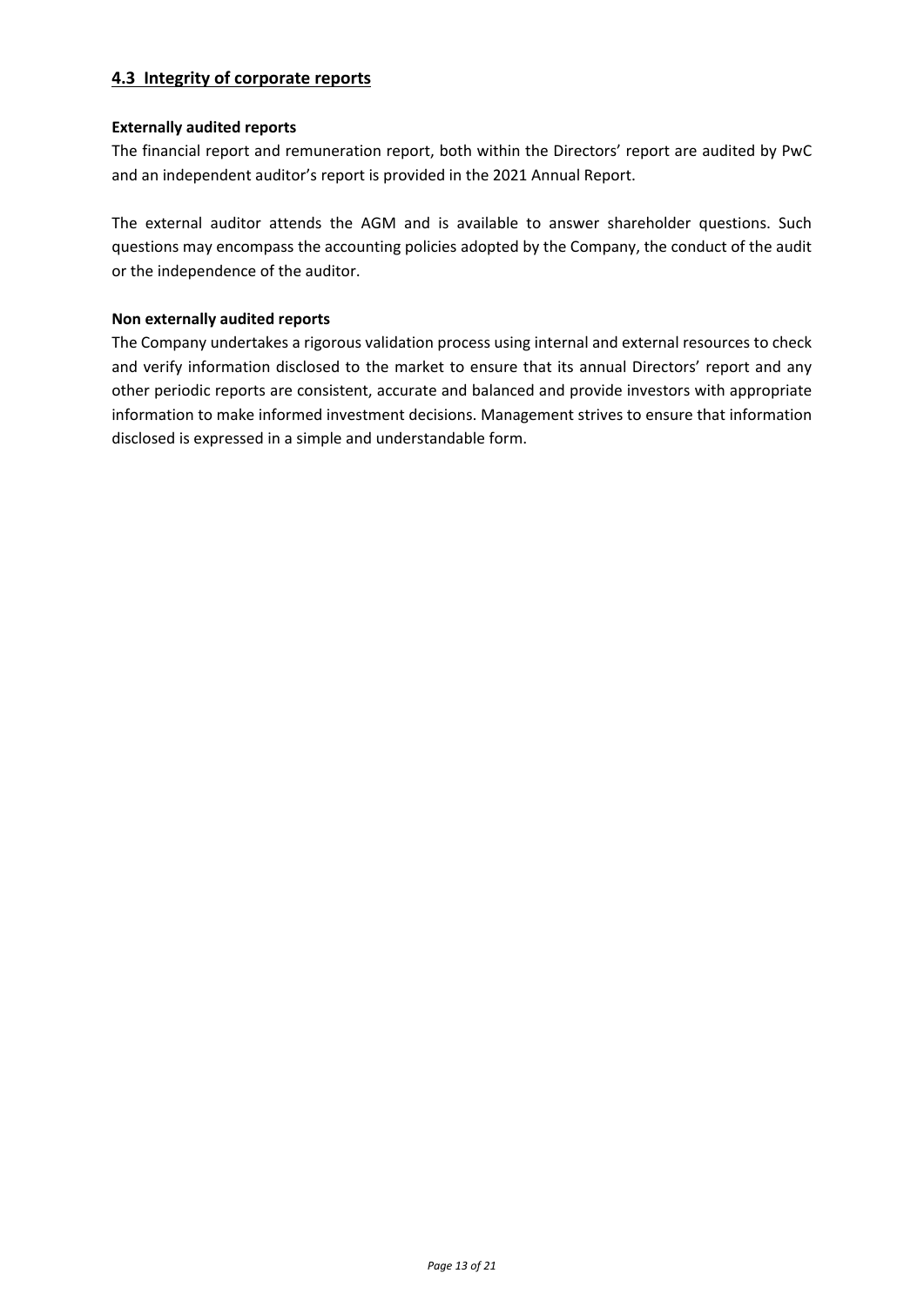# **Principle 5: Make timely and balanced disclosure**

# **5.1 Continuous disclosure**

The Company is committed to providing relevant and timely information to its shareholders and to the broader financial community, in accordance with its continuous disclosure obligations under the ASX Listing Rules and the Company's Disclosure Policy.

All staff are required to inform a member of the Company's Continuous Disclosure Committee immediately if they become aware of any potentially price sensitive information relating to the Company.

The Continuous Disclosure Committee, which comprises the Managing Director, the Chief Operating Officer and the Chief Financial Officer, will consider any event or circumstance, in consultation with the Board, to determine whether disclosure to the ASX is required in order to comply with the continuous disclosure requirements of the Listing Rules. Any resulting disclosure must be released to the market through the ASX announcements platform.

The Chief Operating Officer, who performs the role of Company Secretary, is primarily responsible for co-ordinating the disclosure of information to the ASX, regulators and shareholders on behalf of the Company, in consultation with the Board and other executives as required.

The Disclosure Policy is available on the Company's website at: <https://www.argoinvestments.com.au/files/Disclosure-Policy-ARG-approved-May21.pdf>

## **5.2 Board receives copies of announcements**

Any price sensitive information must be released to the market through the ASX. Following confirmation of receipt from the ASX, management will ensure that the Board receives a copy of the announcement and that it is posted under the 'ASX announcements' section on its website.

## **5.3 Release of investor presentations**

From time to time, authorised spokespersons may conduct open or one-to-one briefings or marketing presentations with potential or current investors and/or advisers.

As a matter of policy and due to its nature as a non-controlling investor in other companies, Argo does not disclose profit forecasts. Any price sensitive information that has not previously been disclosed to the market will not be disclosed at a briefing or presentation.

The Company will release to the ASX any new or significant presentation materials prior to their use.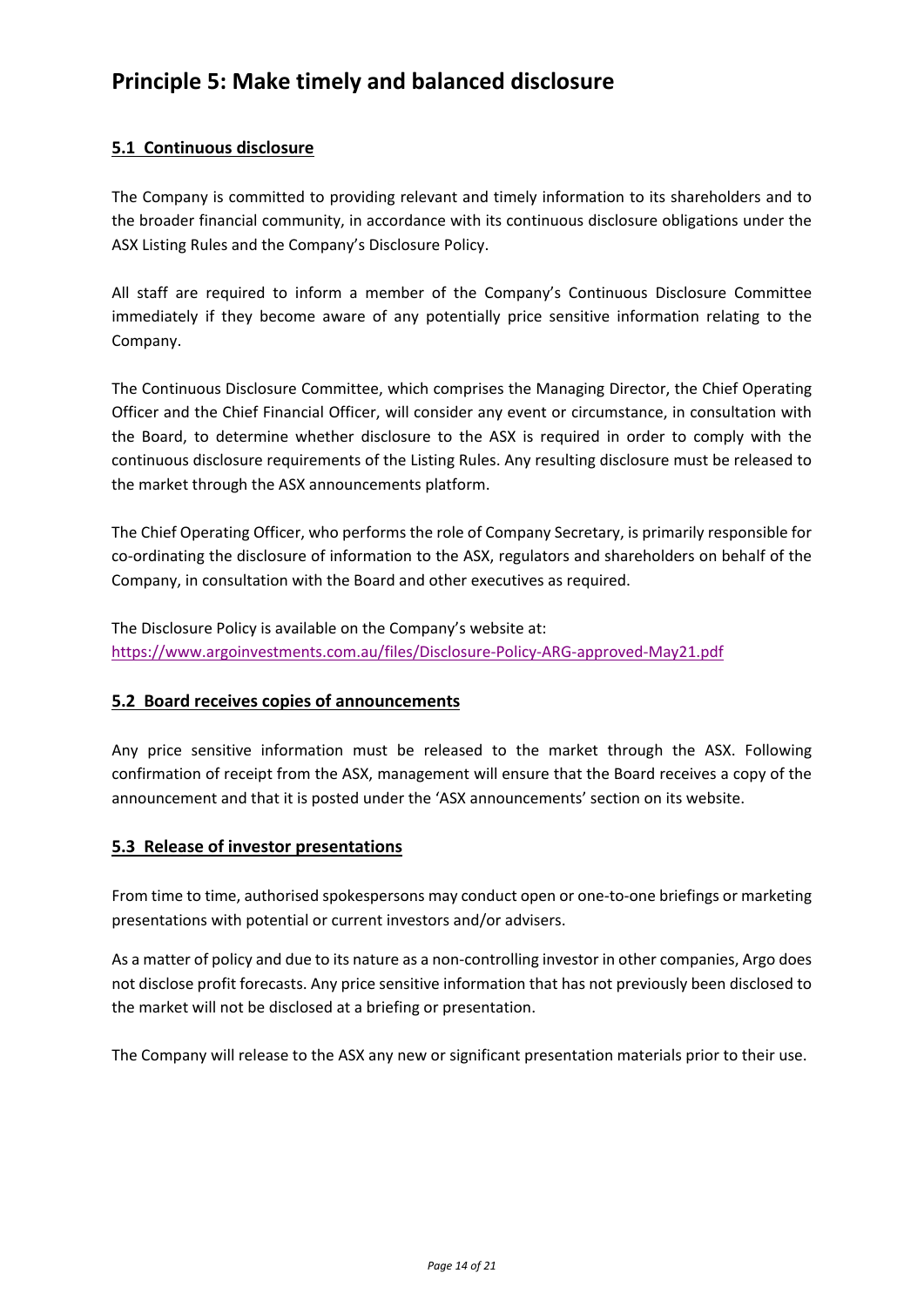# **Principle 6: Respect the rights of security holders**

# **6.1 Access to information about the Company**

The Company's website at [www.argoinvestments.com.au,](http://www.argoinvestments.com.au/) contains extensive information about the Company, its activities, portfolio, investment performance, the Directors and senior executives. It is updated regularly to keep shareholders informed at all times.

Corporate governance information is available on the Company's website at: <https://www.argoinvestments.com.au/corporate-governance/>

Company announcements lodged with the ASX, including financial results and monthly Net Tangible Asset backing disclosures, are available on the Company's website at: <https://www.argoinvestments.com.au/shareholder-centre/>

In addition, information is communicated to shareholders through the Annual Report which is distributed to shareholders who request it, letters providing details and explanation of the half-year and full year financial results and other correspondence regarding matters impacting on shareholders as required.

## **6.2 Investor relations**

The Company has a Communications Policy which promotes the rights of shareholders to access high quality information and participate in effective two-way communication. Open and honest communication with shareholders is an important part of the Company's culture. There are a number of ways shareholders and other stakeholders are provided with the opportunity to communicate with the Company:

### **Monthly NTA & Investment Update**

The monthly NTA & Investment Update provides shareholders with the Net Tangible Asset (NTA) backing per share as at the close of each month along with market commentary. In times of significant share market volatility the Company may also provide shareholders with weekly NTA updates.

### **Website**

The Company website provides up to date content including financial information, ASX announcements, notice of general meeting, media releases, annual reports, shareholder newsletters, videos, important dates, background information on the Company and corporate governance information. Shareholders can submit questions by email, via the 'contact us' link on the website. Shareholders and potential investors can subscribe to receive additional Company information via an email distribution list.

### **Share registry**

The Company's share registry operations are managed by Boardroom Pty Ltd. Shareholders can opt to receive correspondence from the share registry electronically or by post. Shareholder enquiries can be made by telephone, on-line or by post.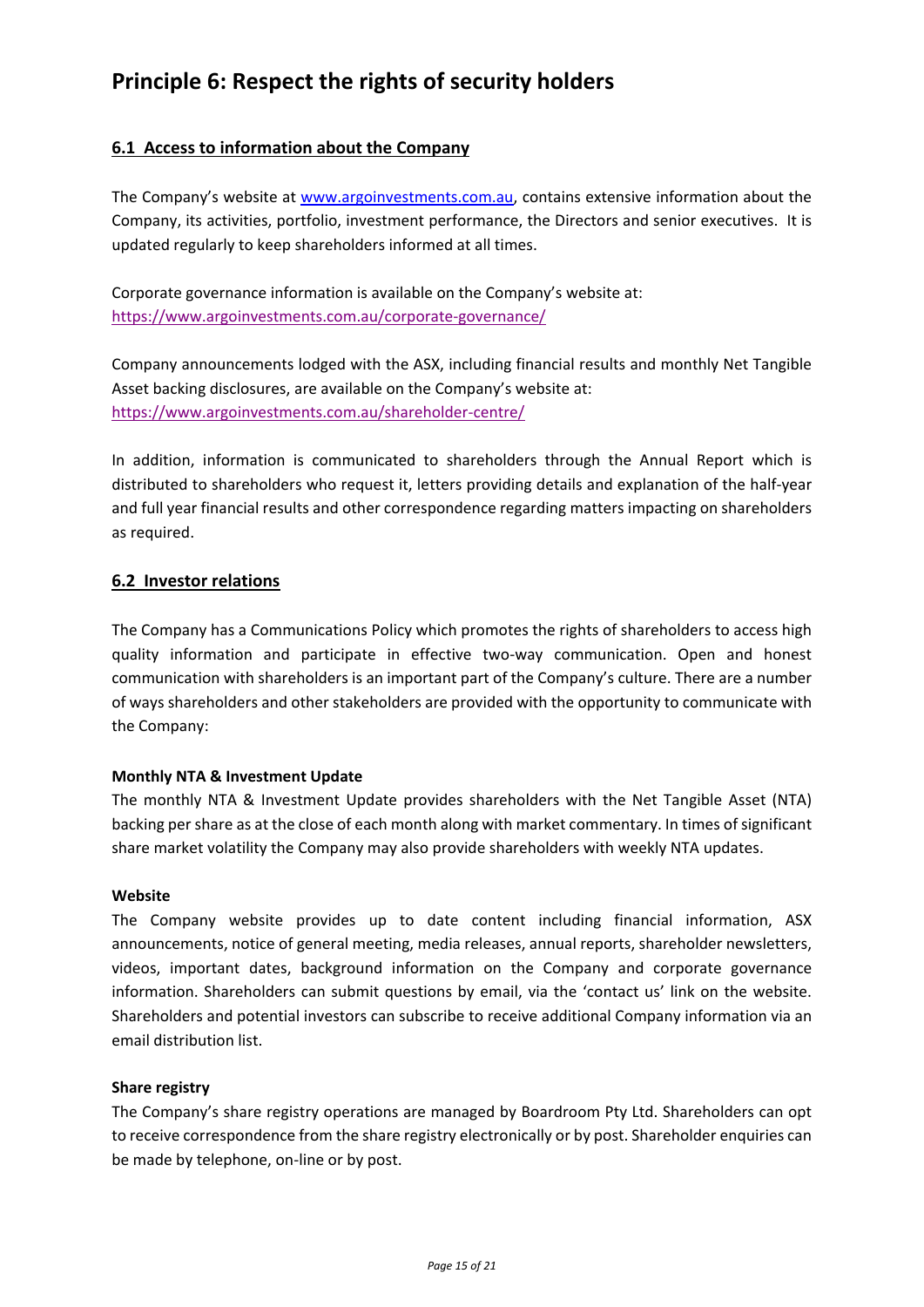## **Annual General Meeting**

The AGM is a key opportunity for the Company to communicate with investors and for investors to ask questions and provide feedback to the Directors. Shareholders are encouraged to attend and to participate in the AGM, to ensure a high level of accountability and identification with the Company's strategies and goals. The AGM is streamed live on the Company's website. If circumstances do not allow a physical attendance for example due to health concerns for large gatherings, a hybrid or virtual meeting will be conducted.

### **Information meetings**

The Company also holds shareholder information meetings in a number of cities around Australia which provide an informal forum where shareholders are given the opportunity to raise questions and participate in general discussion about the Company.

### **Responding to queries**

Our staff respond to all shareholder queries regarding the Company's operations, whilst ensuring that any information provided is publicly available, not price sensitive and not considered to be personal advice.

The Communications Policy is available on the Company's website at: <https://www.argoinvestments.com.au/files/Communications-Policy-ARG-approved-May21.pdf>

## **6.3 Encouraging participation at shareholder meetings**

The Company encourages shareholders to attend the AGM and other information meetings. For those that cannot, the AGM is streamed live on the Company's website and the key presentations and results are posted on the website and released to the ASX. If circumstances do not allow physical attendance, a facility will be provided for shareholders to ask questions.

The Company provides a Notice of Meeting to all shareholders prior to each AGM. Shareholders who are unable to attend the AGM in person may appoint a proxy to vote on their behalf. A proxy can be directed to vote in accordance with the instructions of the shareholder, or the shareholder can request the proxy vote as they see fit. To encourage shareholders to vote, proxy votes can be lodged in person, by mail, by facsimile or on-line. Questions can also be submitted by shareholders in advance of the AGM.

## **6.4 Annual General Meeting resolutions**

The Company decides all resolutions at its AGMs by poll rather than by show of hands. This is in keeping with the principal of 'one security one vote', treating all votes equally whether a shareholder attends in person or votes by proxy or other representative.

## **6.5 Electronic communication**

Shareholders have the option to receive communications electronically by registering on-line with the share registry manager, Boardroom. If such an election is not made, communications will be delivered by post. Shareholders who register their holding with Boardroom will also be able to access and update their registration details, banking instructions or communication options on-line at any time of day.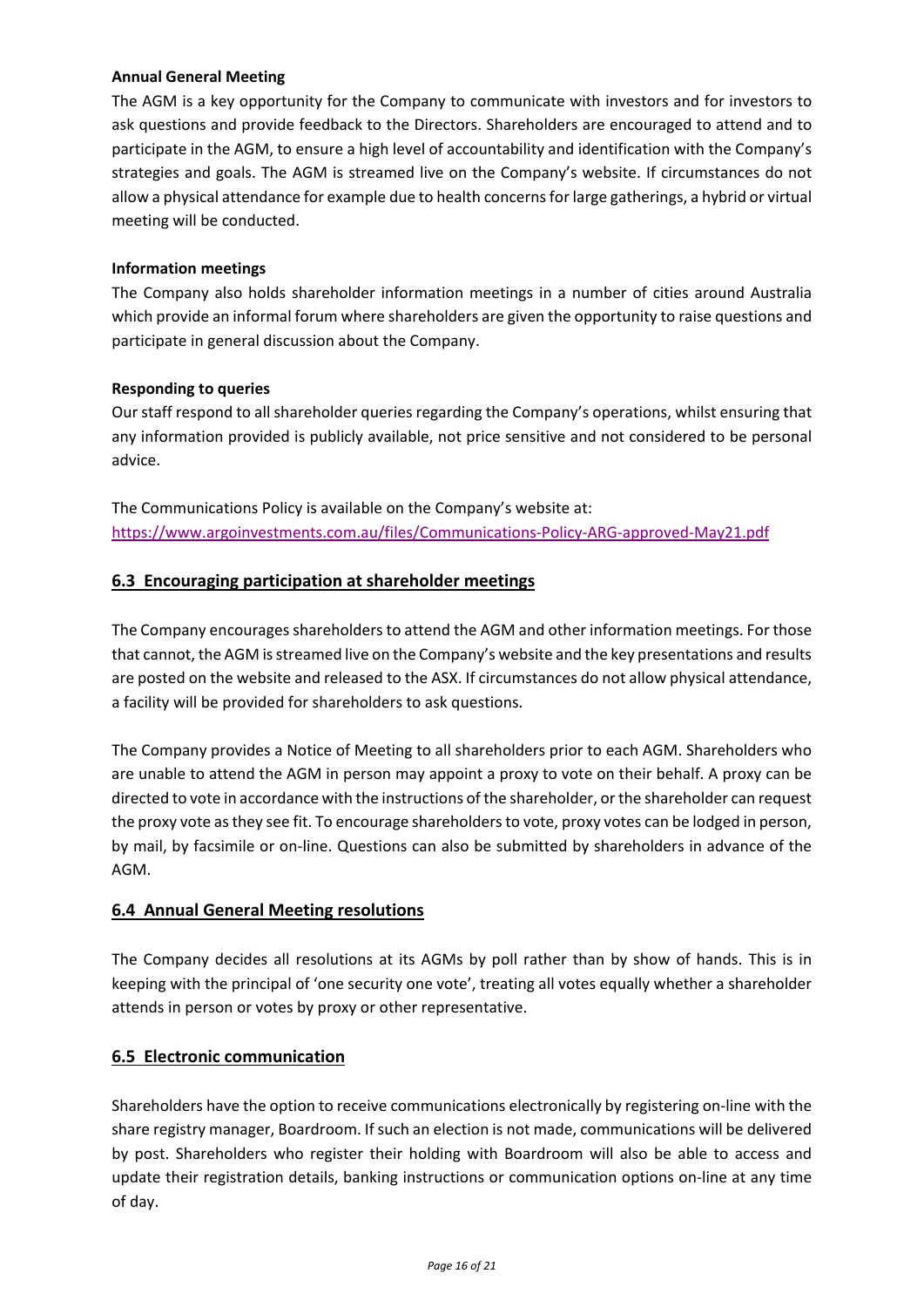# **Principle 7: Recognise and manage risk**

## **7.1 Oversight of risk management**

The Board monitors the business risks of the Company in the discharge of its stewardship responsibilities. The Company operates in a competitive environment and the business is exposed to a range of commercial, economic and market risks that cannot be fully predicted or controlled. Changing conditions have the potential to impact upon the Company's business but the Company must have exposure to risk if it is to succeed in its objective of maximising long-term shareholder returns. The material risks affecting the Company are actively monitored and managed. The risks are divided into two broad categories, being operational risk and investment risk.

### **Operational risk**

The Audit & Risk Committee is responsible for assisting the Board in relation to the oversight of operational risks. This includes managing risks such as fraud, legal and regulatory issues, property damage, security of technology, privacy, compliance and operating systems.

The responsibility for day-to-day identification and management of operational risks has been delegated to senior management, which reports to the Audit & Risk Committee with any significant risk related matters and recommends any necessary changes to the Company's risk management framework.

#### **Investment risk**

The Board as a whole is responsible for the oversight of investment risk, which focuses particularly on the characteristics and appropriateness of the investment portfolio, including monitoring its composition, relative and absolute performance statistics and the volatility of income and capital returns, in order to determine the risk of any potential adverse impact on the achievement of the Company's business objective of maximising long-term shareholder returns through a mix of capital and dividend growth.

The business carries inherent investment risk as its revenue is generated primarily from investing in tradeable securities which fluctuate in price and dividend yield. The Company minimises investment risk by a policy of diversification of long-term investments across a broad range of market sectors. A large, diversified portfolio and a conservative investment philosophy mean that the Company manages its risk whilst pursuing its long-term business objectives.

The responsibility for managing day to day investment risk is delegated to the Managing Director who oversees an experienced team of analysts.

Details of key risk elements applicable to the Company are provided in the Notes to the Financial Statements in the 2021 Annual Report, which is available on the Company's website at: <https://www.argoinvestments.com.au/shareholder-centre/>

The Risk Management Policy is available on the Company's website at: <https://www.argoinvestments.com.au/files/Risk-Management-Policy-ARG-approved-May21.pdf>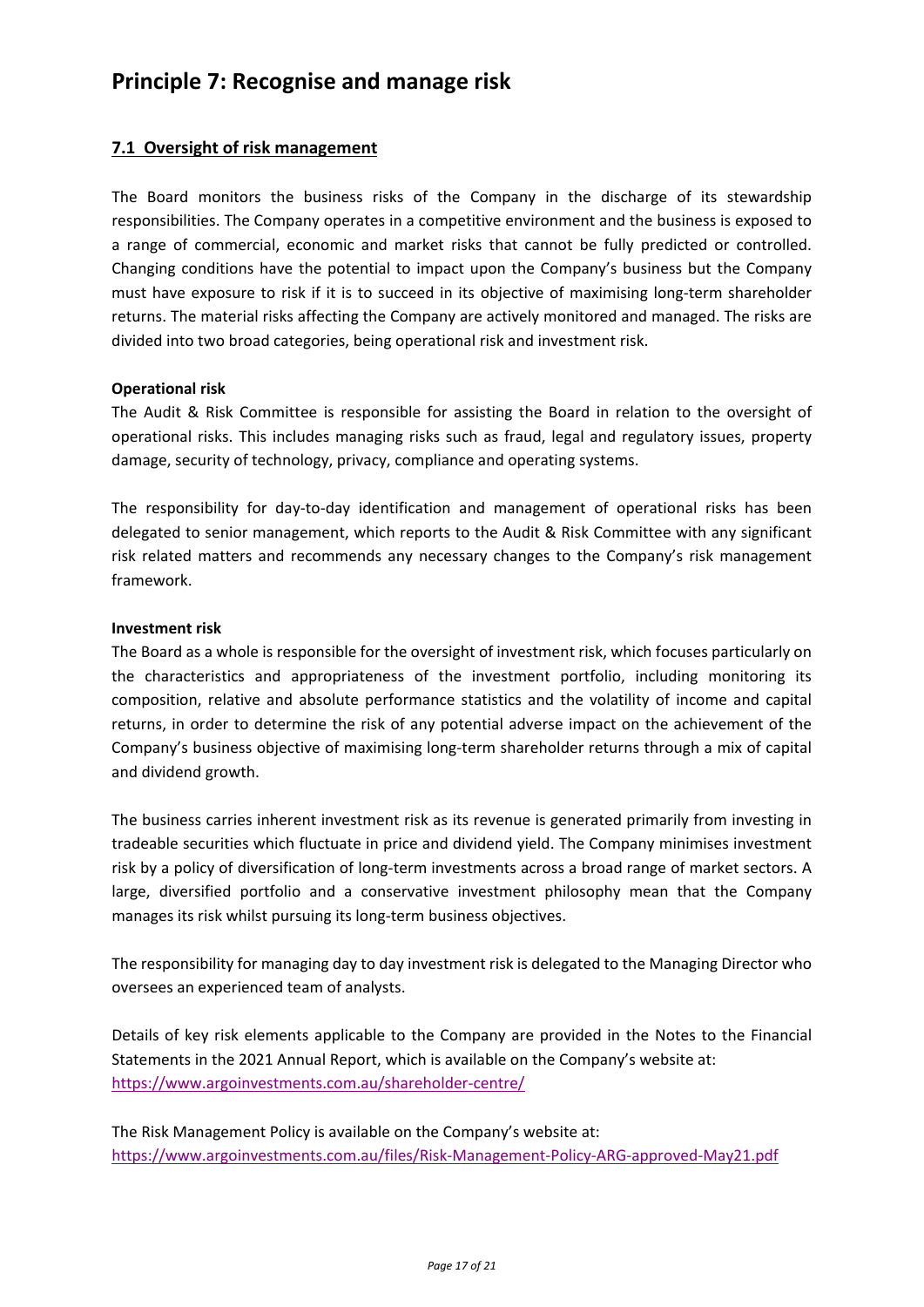# **7.2 Risk management framework**

### **Board**

The Board is responsible for setting Argo's risk appetite and, with the assistance of the Audit & Risk Committee, is responsible for overseeing the risk management framework and satisfying itself that the Company has a sound system of risk management and internal control.

The risk management framework has been reviewed by the Board for the current reporting period and is considered to be operating effectively. The Board is also satisfied that Argo is operating in accordance with its risk appetite.

### **Management**

The risk management procedures have been designed and implemented by management, approved by the Board and are summarised in the Company's Risk Management Policy.

The procedures involved in the management of material business risks include:

- Identify risks the business risks to which the Company is exposed are continually monitored and the business environment is regularly reviewed for new risks;
- Analyse and evaluate risks a deep understanding of each risk is developed including their likelihood, consequences and existing internal controls. The level of each risk is rated using Argo's risk matrix and a residual risk identified;
- Treat risks the Board assesses residual risk in light of its risk tolerance for a particular category and its overall risk appetite. It may determine a risk to be acceptable or may require further mitigation measures to be added; and
- Monitor and review management reports regularly to the Audit & Risk Committee regarding the risk register, the effectiveness of the risk management framework and any relevant events or changes in the internal control or risk environment. An annual review of the Risk Management Policy and procedures is undertaken by the Audit & Risk Committee and the Board.

## **7.3 Internal audit function**

The Company does not have a formal internal audit function, which is a departure from the Principles and Recommendations. However, due to the size and nature of its administrative and financial operations, the Board considers that an internal audit function is not appropriate or efficient. This determination is reviewed at least annually. The responsibility for the internal risk management and internal control system lies with the Managing Director, the Chief Operating Officer and the Chief Financial Officer, who report to the Audit & Risk Committee.

The Audit & Risk Committee may from time-to-time request additional procedures be performed by the external auditor in relation to internal controls, substantiation or other verification testing.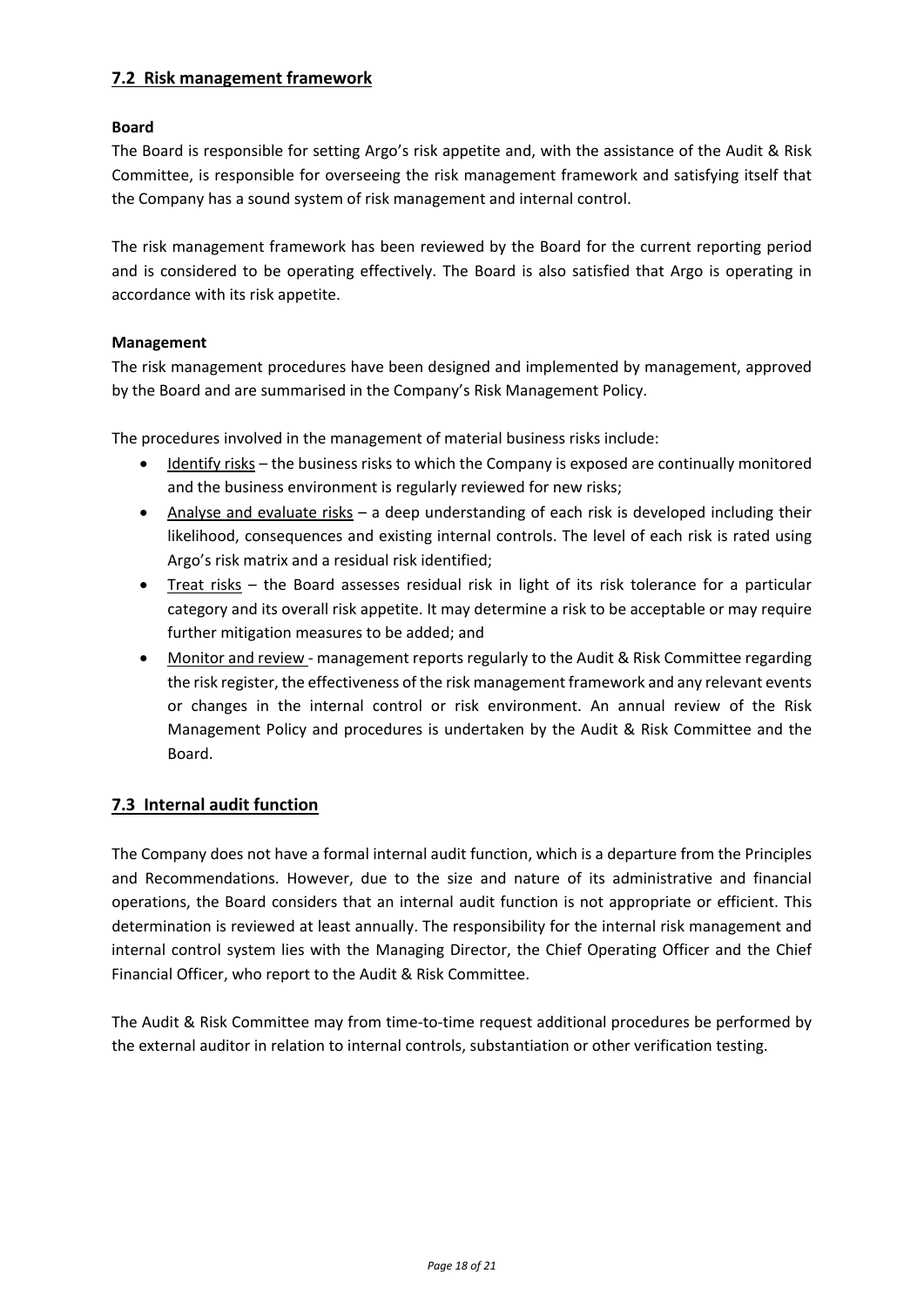## **7.4 Exposure to environmental or social risks**

#### **Environmental risks**

The Company does not have a direct material exposure to environmental risks. As an investment company with very few employees, the Company itself does not impact the environment significantly. However, as part of its investment process, the analytical team assess and monitor the environmental impacts, risks and sustainability policies of investee companies.

#### **Social risks**

The Company has very few employees, who are all office-based. The highest expectation of corporate conduct is at the heart of the Company's philosophy and business practice. The Board, senior executives and other employees are expected to deal with each other, shareholders and the community with respect, integrity and transparency. The Company's Statement of Core Values and the Code of Conduct set out these requirements in more detail.

As part of the Company's investment process the analytical team assess and monitor the social risks, including modern slavery practices, posed by the operations of investee companies. Argo's suppliers are a reputable, large Australian-based professional services companies that pose a low risk to modern slavery practices. Argo provides its Modern Slavery Statement to the Australian Border Force annually in accordance with the requirements of the Modern Slavery Act 2018.

The Company's Environment, Social and Governance Investment Statement is available on the Company's website at:

<https://www.argoinvestments.com.au/files/ESG-Investment-Statement.pdf>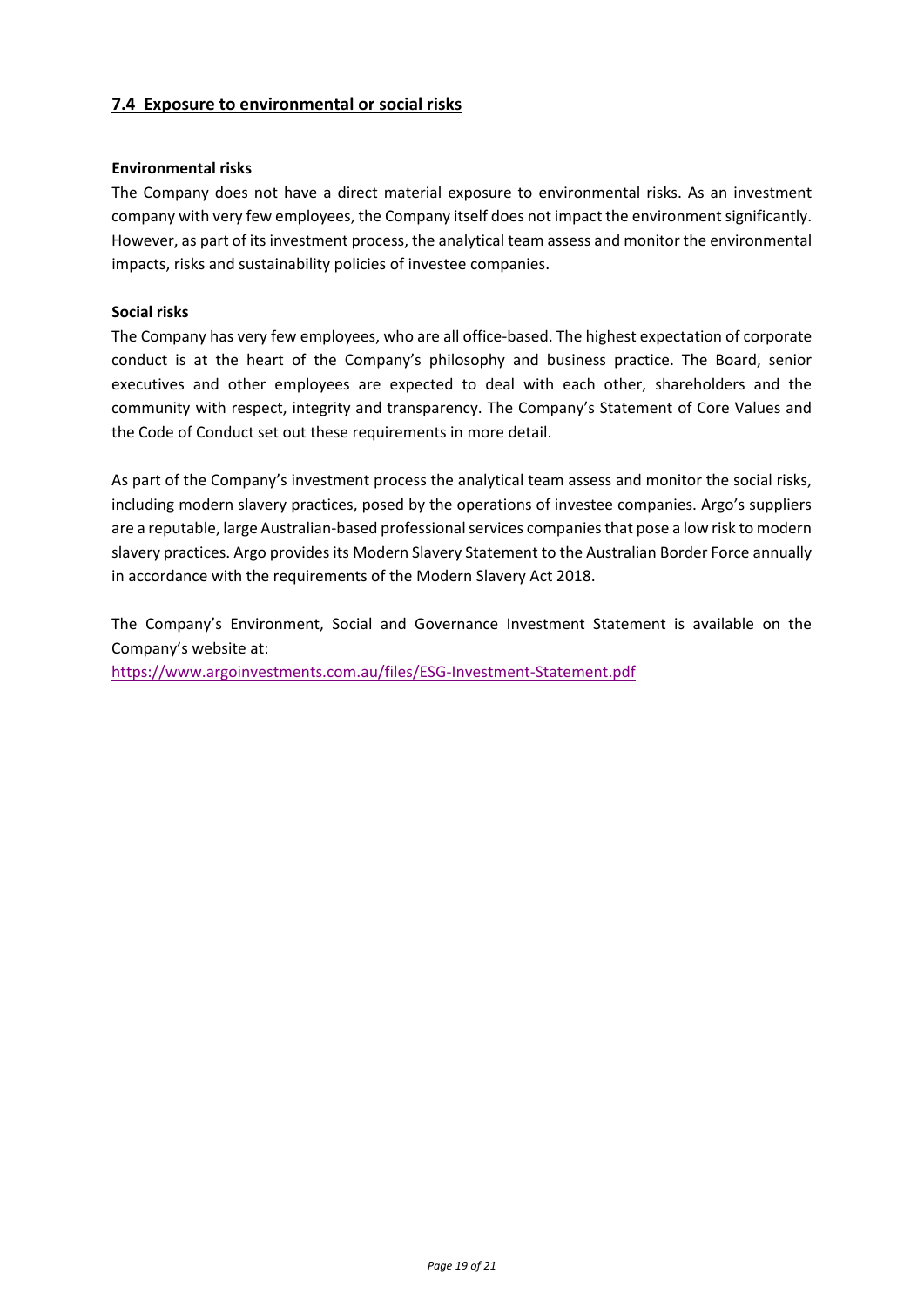# **Principle 8: Remunerate fairly and responsibly**

## **8.1 Remuneration Committee**

The Remuneration Committee reviews and advises the Board regarding remuneration arrangements for the Non-executive Directors, the Managing Director and other executives. It assesses the appropriateness of the nature and amount of remuneration annually by reference to relevant employment market conditions, with the overall objective of ensuring maximum shareholder benefit from the retention of a high quality Board and executive team.

The Remuneration Committee comprises three independent, non-executive Directors. The Chair of the Committee is an independent Director who is not also the Chairman of the Board.

The experience and qualifications of each member of the Remuneration Committee, as well as their attendance at Remuneration Committee meetings, is available in the Directors' Report within the 2021 Annual Report, which is available on the Company's website at: <https://www.argoinvestments.com.au/shareholder-centre/>

The Remuneration Committee Charter is available on the Company's website at: [https://www.argoinvestments.com.au/files/Remuneration-Committee-Charter-June21](https://www.argoinvestments.com.au/files/Remuneration-Committee-Charter-June21-approved.pdf) [approved.pdf](https://www.argoinvestments.com.au/files/Remuneration-Committee-Charter-June21-approved.pdf)

# **8.2 Remuneration**

Remuneration levels are set competitively to attract and retain highly qualified and experienced Directors and executives. The Board and the Remuneration Committee seek independent advice as part of the remuneration review process.

Remuneration for Non-executive Directors is fixed and is subject to a maximum remuneration pool of \$1,100,000, which was approved by shareholders at the 2015 Annual General Meeting. Statutory superannuation is paid on behalf of Non-executive Directors when required but they do not participate in any incentive plans or receive any performance-based remuneration.

Details of the remuneration of the Non-executive Directors, Managing Director and the Company's senior executives is set out in the Remuneration Report, in the Directors' Report within the 2021 Annual Report, which is available on the Company's website at: <https://www.argoinvestments.com.au/shareholder-centre/>

The Performance Evaluation and Remuneration Policy is available on the Company's website at: [https://www.argoinvestments.com.au/files/Performance-Evaluation-Remuneration-Policy-ARG](https://www.argoinvestments.com.au/files/Performance-Evaluation-Remuneration-Policy-ARG-approved-May21.pdf)[approved-May21.pdf](https://www.argoinvestments.com.au/files/Performance-Evaluation-Remuneration-Policy-ARG-approved-May21.pdf)

## **8.3 Equity-based remuneration**

The Board considers it essential that the Company offers competitive remuneration packages to attract and retain the highest calibre executives and includes a deferred equity proportion to both short-term and long-term incentive remuneration, in order to create a strong link between increasing shareholder value and executive reward.